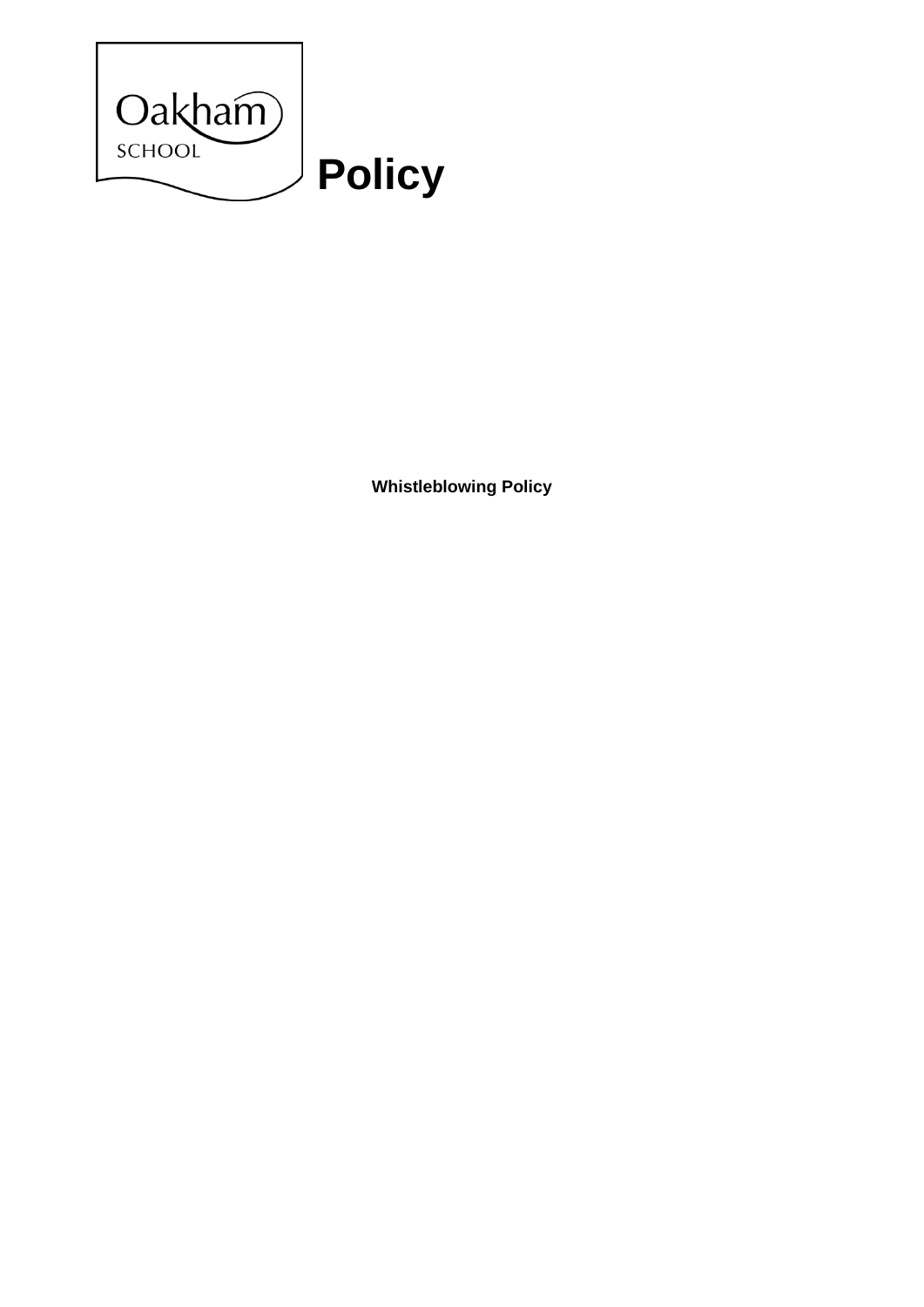# **Contents**

| <b>Clause</b>    |  |
|------------------|--|
| 1.               |  |
| 2.               |  |
| 3.               |  |
| 4.               |  |
| 5.               |  |
| 6.               |  |
| $\overline{7}$ . |  |
| 8.               |  |
| 9.               |  |
|                  |  |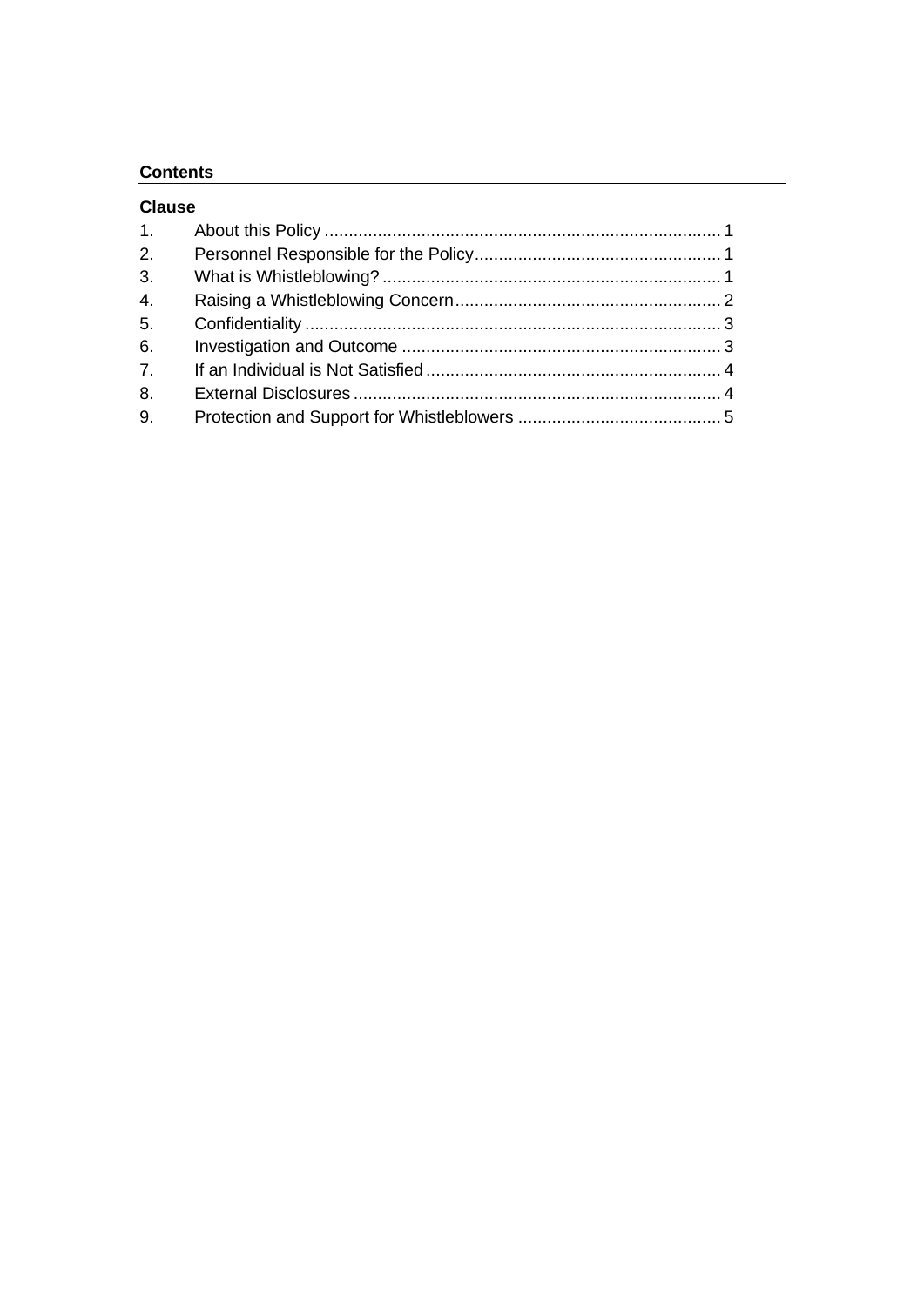# **1. About this Policy**

Oakham School has adopted this policy and process on whistleblowing to enable members of staff to raise concerns internally and in a confidential fashion about fraud, malpractice, health and safety, criminal offences, miscarriages of justice and failure to comply with legal obligations or unethical conduct. The policy also provides if necessary, for such concerns to be raised outside the organisation.

The School is committed to conducting its business with honesty and integrity and expects all staff to maintain high standards. However, all organisations face the risk of things going wrong from time to time, or of unknowingly harbouring illegal or unethical conduct. A culture of openness and accountability is essential in order to prevent such situations occurring and to address them when they do occur.

- 1.1 The aims of this policy are:
	- (a) To encourage staff to report suspected wrongdoing as soon as possible;
	- (b) To reassure staff that their concerns will be taken seriously and investigated as appropriate, and that their confidentiality will be respected;
	- (c) To reassure staff that they are able to raise genuine concerns without fear of reprisals, even if they turn out to be mistaken;
	- (d) To provide staff with guidance as to how to raise those concerns.
- 1.2 This policy applies to all individuals working for the School and covers all employees, officers, consultants, contractors, volunteers, casual workers and agency workers.
- 1.3 This policy does not form part of any employee's contract of employment and it may be amended at any time.

### **2. Personnel Responsible for the Policy**

- 2.1 The Director of People has overall responsibility for the review and day-to-day operational responsibility for this policy.
- 2.2 All staff are responsible for the success of this policy and should ensure that they use it to disclose any suspected danger or wrongdoing.

### **3. What is Whistleblowing?**

3.1 **Whistleblowing** is the disclosure of information which relates to suspected wrongdoing or dangers at work. This may include: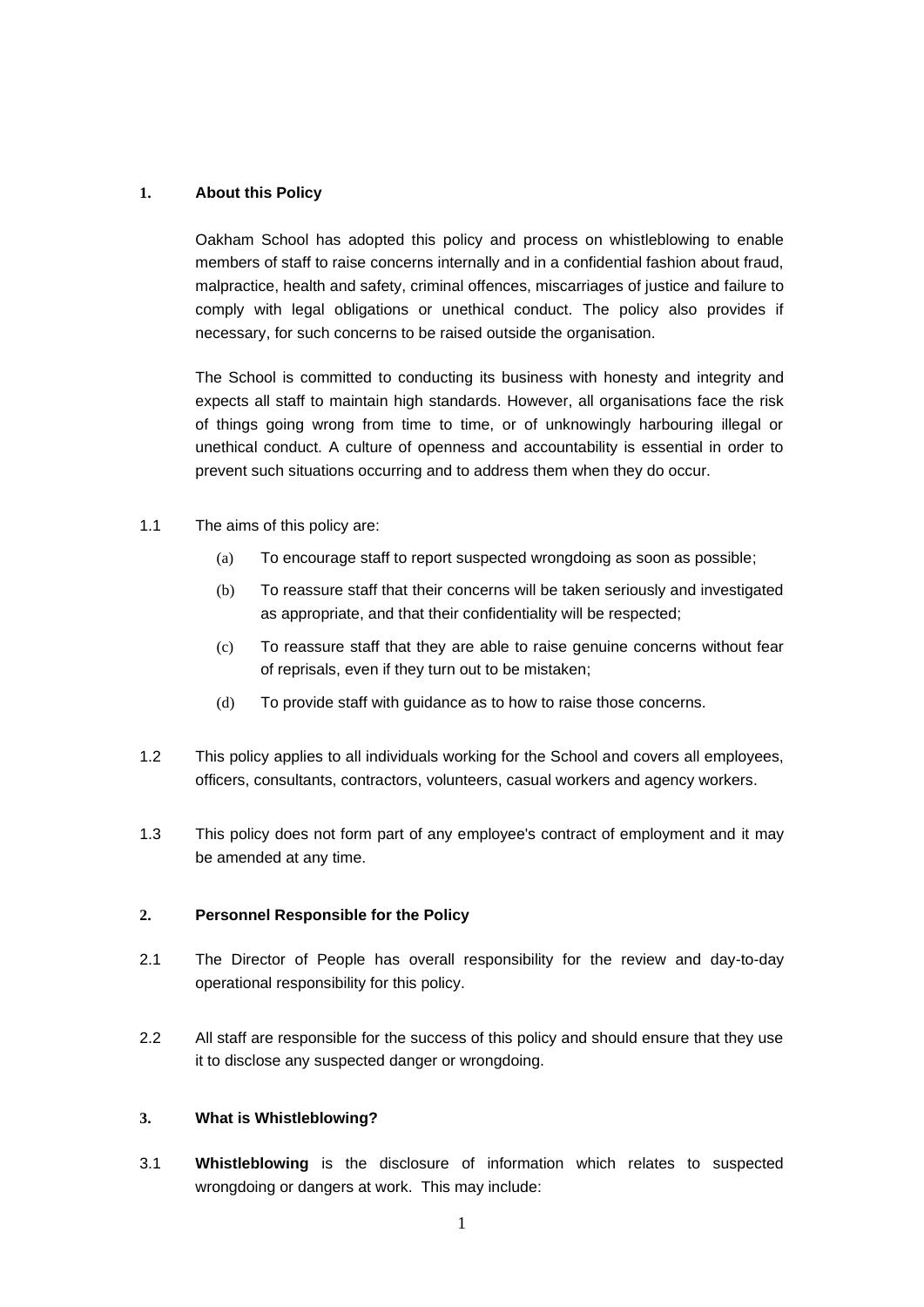- (a) criminal activity;
- (b) failure to comply with any legal or professional obligation or regulatory requirements;
- (c) miscarriages of justice;
- (d) danger to health and safety;
- (e) damage to the environment;
- (f) bribery under our Anti-corruption and Bribery Policy;
- (g) financial fraud or mismanagement;
- (h) negligence;
- (i) unauthorised disclosure of confidential information;
- (j) other work-place specific concerns;
- $(k)$  the deliberate concealment of any of the above matters.
- 3.2 A **whistleblower** is a person who raises a genuine concern relating to any of the above. If an individual has any genuine concerns related to suspected wrongdoing or danger affecting any of the School's activities (a **whistleblowing concern**), it should be reported under this policy.
- 3.3 This policy should not be used for complaints relating to individual personal circumstances, such as the way an individual may have been treated at work. In those cases an individual can use the Grievance Procedure or Anti-harassment and Bullying Policy as appropriate.
- 3.4 If an individual is uncertain whether something is within the scope of this policy advice should be sought from the Director of People or the HR Manager.

# <span id="page-3-0"></span>**4. Raising a Whistleblowing Concern**

- 4.1 In the first instance, the School recommends that an individual raises any concerns with their Line Manager, the Director of People or the HR Manager. An individual may have a verbal discussion regarding their concern or submit the concern in writing. An individual is encouraged to adopt this approach, initially, as agreement could be reached to resolve the concern(s) quickly and effectively.
- 4.2 Where the matter is more serious, or an individual feels that the concern(s) have not been addressed by the above managers, an individual should contact one of the following:
	- (a) The Headmaster;
	- (b) A Deputy Head;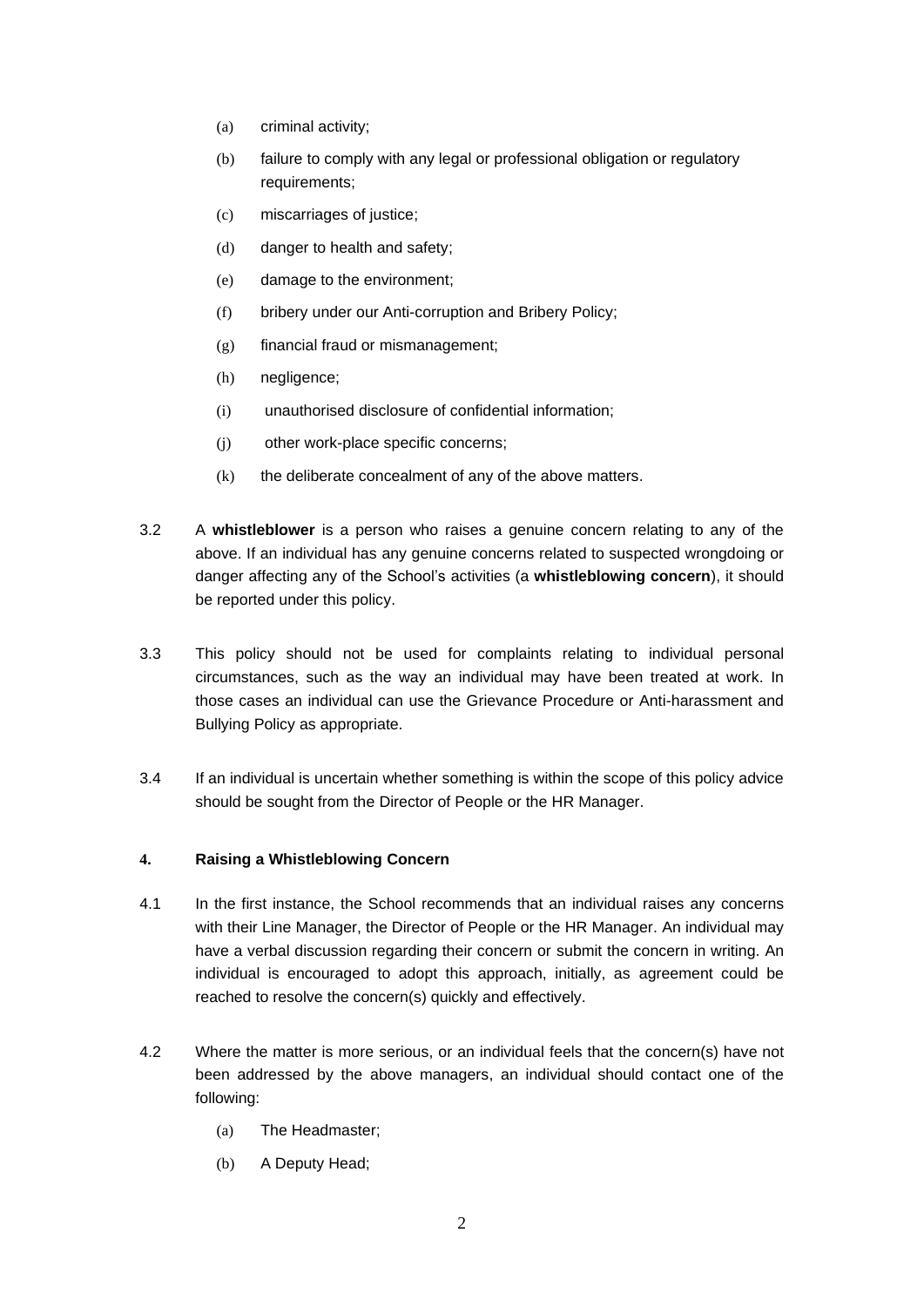# (c) Chief Operating Officer.

Where all internal procedures have been exhausted, or if a concern(s) relates to the above role holders, the matter should be referred to the Chairman of the Trustees.

An individual may also seek guidance or refer the matter through Public Concern at Work, who can be contacted via their website [\(www.pcaw.co.uk\)](http://www.pcaw.co.uk/) or email [whistle@pcaw.co.uk,](mailto:whistle@pcaw.co.uk) telephone 0207 404 6609.

# **5. Confidentiality**

- 5.1 The School hopes that staff will feel able to voice whistleblowing concerns openly under this policy. However, if an individual wishes to raise a concern(s) confidentially, the School will make every effort to keep the individuals' identity private. If it is necessary for anyone investigating a concern(s) to know an identity, then a further discussion will take place.
- 5.2 The School do not encourage staff to make disclosures anonymously as this may make a full investigation difficult or impossible if further information cannot be obtained. In this case it may also be more difficult to establish whether any allegations are credible. Whistleblowers who are concerned about possible reprisals if their identity is revealed should come forward to the Director of People or the HR Manager and appropriate measures will be explored to see if confidentiality can be preserved. An individual can seek advice from Public Concern at Work, the independent whistleblowing charity detailed in 4.2.

### **6. Investigation and Outcome**

- 6.1 Once an individual has raised a concern(s), the person contacted will carry out an initial assessment to determine the scope of any investigation. An individual will be informed of the outcome of their assessment. An individual may be required to attend a fact finding meeting(s) in order to provide further information.
- 6.2 In some cases the School may appoint an investigator or team of investigators, including staff with relevant experience of investigations or specialist knowledge of the subject matter. The investigator(s) may make recommendations for change to enable the School to minimise the risk of future wrongdoing.
- 6.3 Following the initial assessment, if the decision is taken for a full investigation to take place, then the investigator will arrange a meeting with the individual as soon as possible to discuss the concern(s) raised. An individual may bring a colleague or union representative to any meetings under this policy. A companion is required to respect the confidentiality of any disclosures and any subsequent investigation.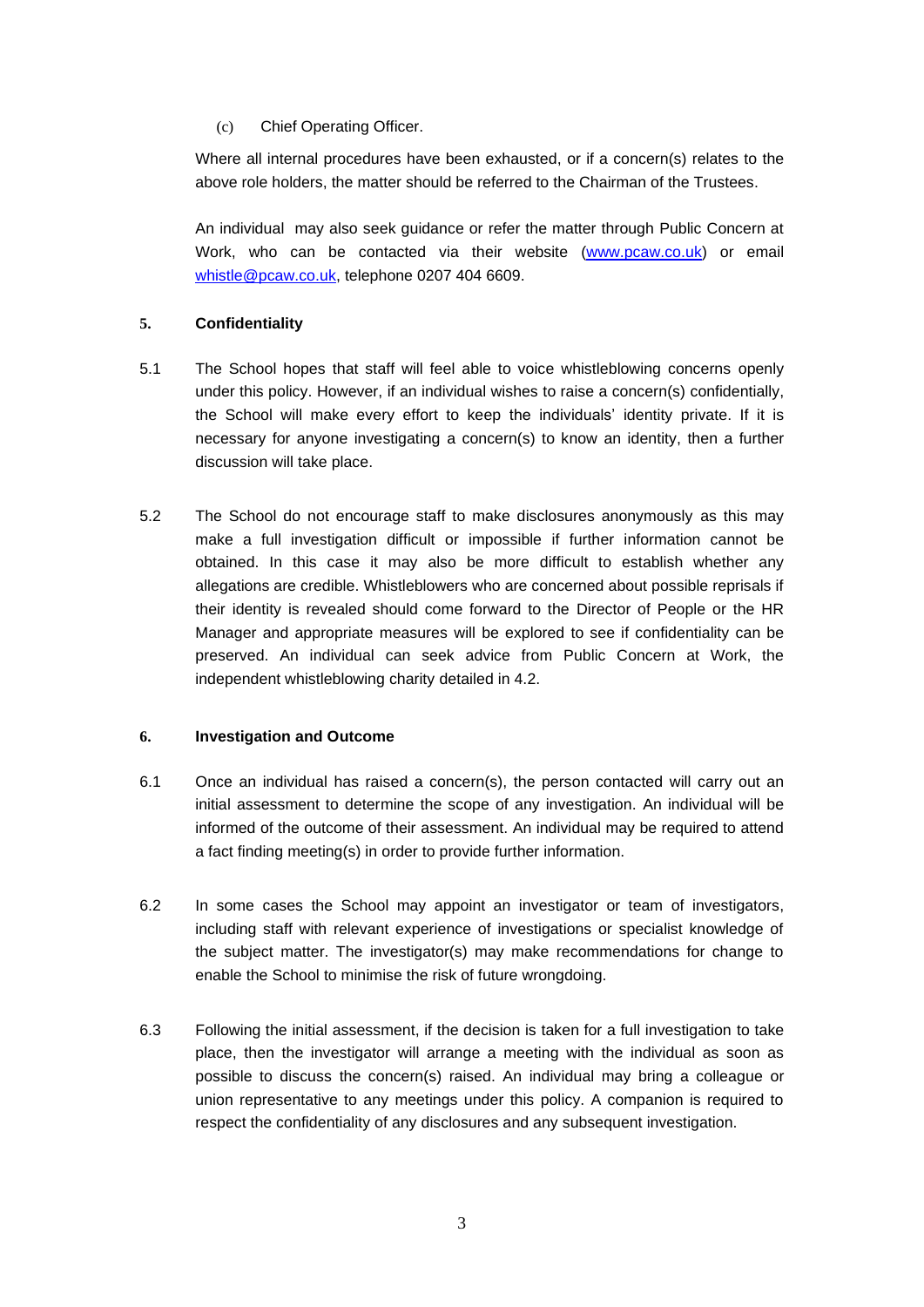- 6.4 The investigator will take down a written summary of the raised concern(s) and provide the individual with a copy after the meeting. They will also aim to give the individual an indication of how they propose to deal with the matter.
- 6.5 The School will aim to keep an individual informed of progress of the investigation and its likely timescale. However, sometimes the need for confidentiality may prevent the School giving an individual specific details of the investigation or any further action taken as a result. All parties are required to maintain confidentiality about the raised concerns, investigation and outcomes.
- 6.6 If the investigation concludes that a whistleblower has made false allegations maliciously or with a view to personal gain, the whistleblower will be subject to disciplinary action.

# **7. If an Individual is Not Satisfied**

- 7.1 While the School cannot always guarantee the outcome an individual may be seeking, the School will deal with all concerns raised fairly and in an appropriate manner. The policy provides the appropriate mechanism for concerns to be raised and investigated in a thoroughly.
- 7.2 If an individual is not happy with the way in which their concern has been handled, they should raise it with one of the other key contacts in paragraph [4,](#page-3-0) outlining clear reasons why they are dissatisfied. Alternatively an individual may contact the chairman of the Trustees, Neil Gorman, [ng@oakham.rutland.sch.uk,](mailto:ng@oakham.rutland.sch.uk) or our external auditors.

### **8. External disclosures**

- 8.1 The aim of this policy is to provide an internal mechanism for reporting, investigating and remedying any wrongdoing in the workplace. In most cases an individual would not find it necessary to alert external parties.
- 8.2 The law recognises that in some circumstances it may be appropriate for an individual to report concerns to an external body such as a regulator. It will very rarely, if ever, be appropriate to alert the media. The School strongly encourage an individual to seek advice before reporting a concern to any external parties. The independent whistleblowing charity, Public Concern at Work, operates a confidential helpline. They also have a list of prescribed regulators for reporting certain types of concern.
- 8.3 Whistleblowing concerns usually relate to the conduct of staff, but they may sometimes relate to the actions of a third party. In some circumstances the law will protect an individual if a matter is raised with the third party directly. However, the